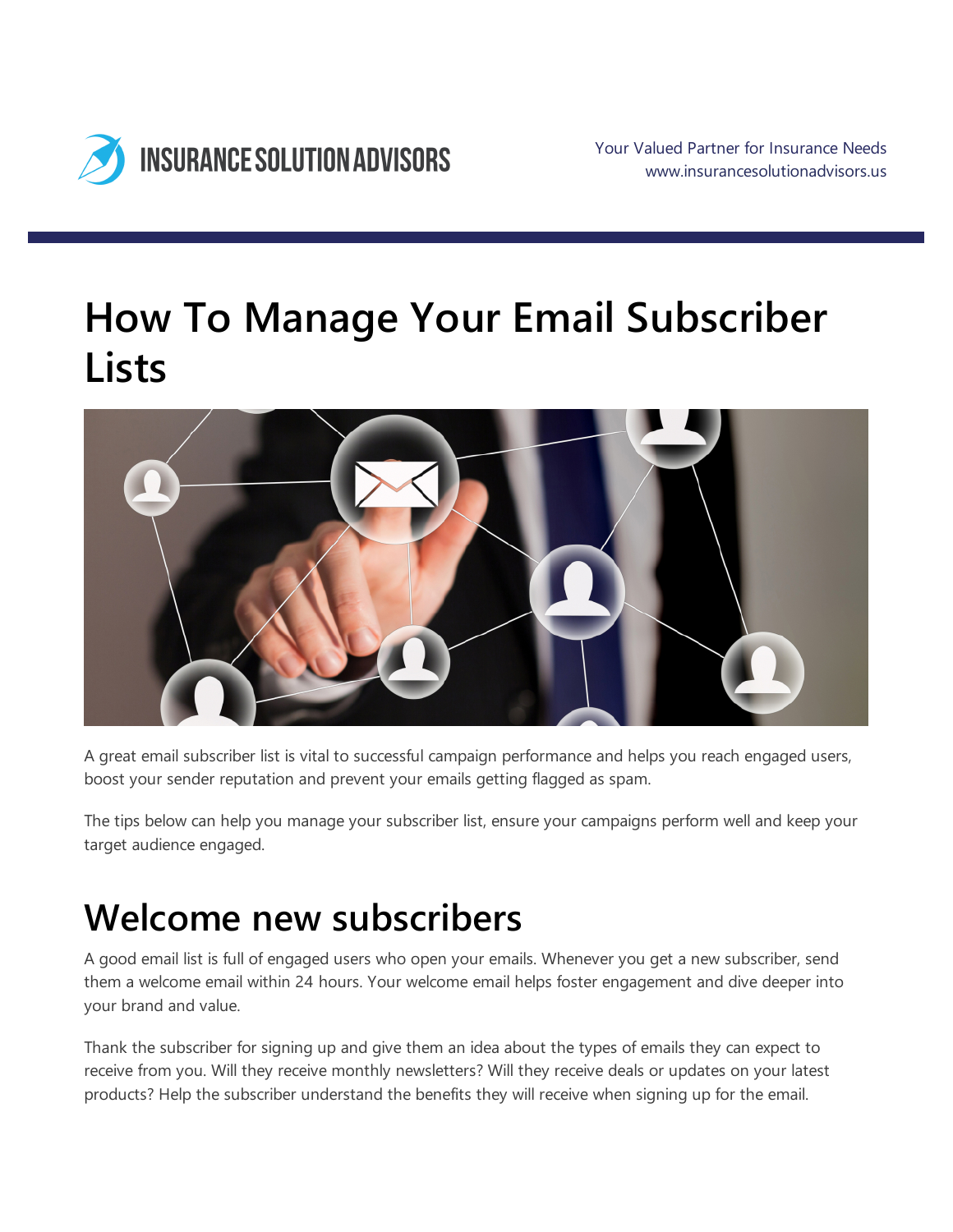# **Segment, segment, segment**

Having one big subscriber list is not the ideal way to deliver relevant content to each subscriber. Instead, break the list down into different types of subscribers. For instance, it might make sense to group email addresses into commercial or personal lines, home-based businesses, small business owners or large business owners or subscribers with automobile but not homeowners insurance. By breaking down your list, you can tailor your email campaigns to fit the needs of each group.

When you're ready to send an email, choose the email group you want to target and make sure the content is tailored specifically to them.

## **Don't buy email addresses**

While it is possible to buy a list of email addresses, it's typically not a good idea and is even illegal in some places. These lists can be full of dead-end and low-quality email addresses and put you at risk of being marked as spam.

Instead, put in the effort to grow your subscriber list organically through great content and marketing efforts such as social media sign-ups, e-newsletters, a free downloadable or a link to a free webinar.

# **Clean up your list regularly**

Your list can get big and unwieldy fast. But not every email address is worth keeping. Regularly, at least once per quarter, go through your list to remove:

- Duplicate email addresses
- Email addresses with typos or invalid addresses
- Email addresses that bounce emails back

You may also want to clean up your list if your bounce rate suddenly spikes. A high bounce rate due to poorquality email addresses can hurt your campaign overall and affect your sender reputation. Sender reputation is a score that the internet service provider gives to a company based on the number of emails sent, the number of recipients who mark an email as junk and how often an email hits a spam trap.

#### **Run a re-engagement campaign**

You'll notice over time that you have a group of subscribers who are completely unengaged with your content. They may not click any links or even open your emails. Unengaged subscribers can hurt your sender reputation and your campaign performance.

Before removing these users from your list, try running a re-engagement campaign. In this campaign, send an email only to subscribers who have not opened an email from you in at least six months. Send them an email